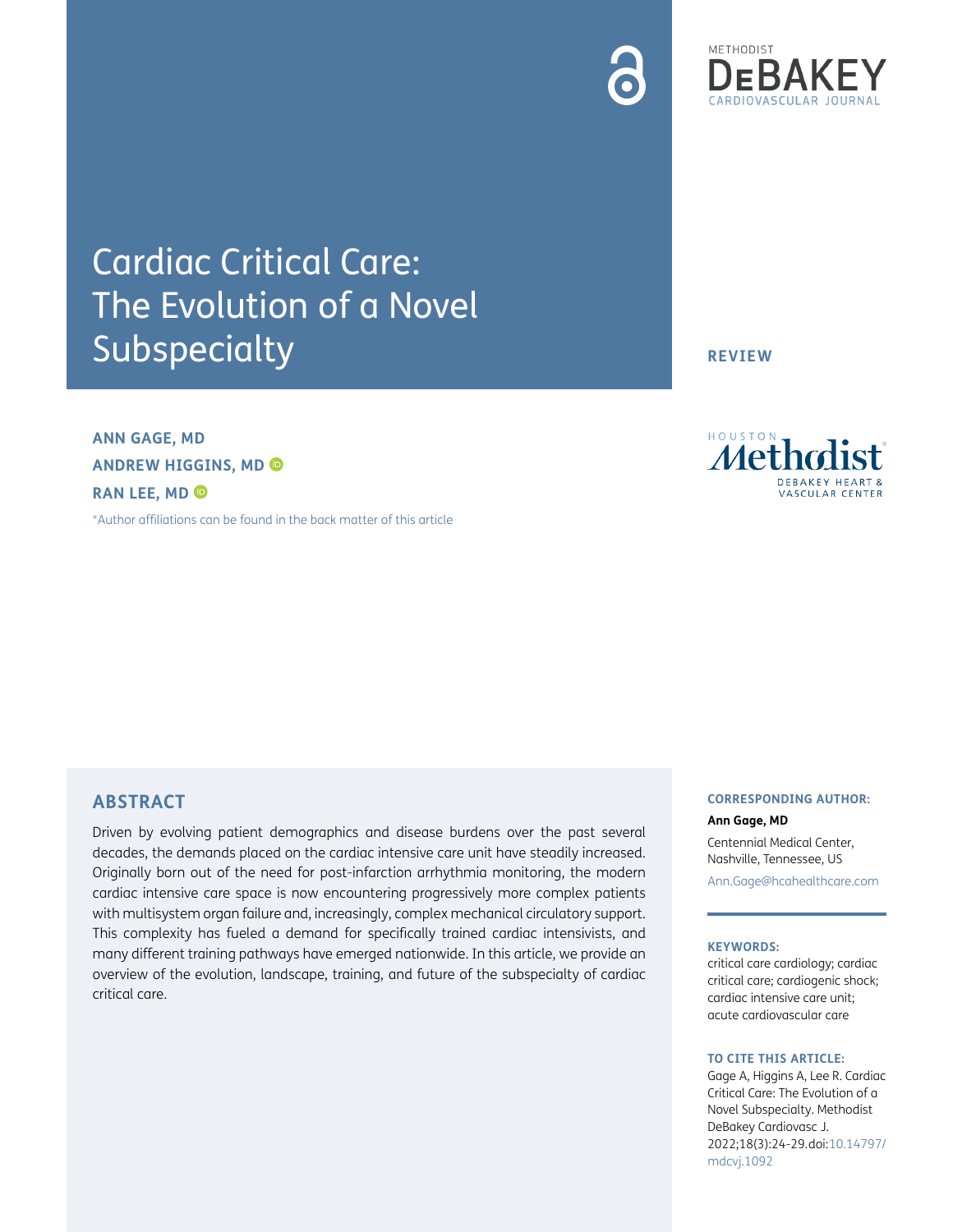# **FROM CORONARY CARE UNIT TO CARDIAC INTENSIVE CARE UNIT**

Intensive care for the critically ill cardiac patient was first provided in a dedicated coronary care unit (CCU), designed for the rapid recognition and resuscitation of arrhythmias. In the 1940s, arrhythmias accounted for roughly 40% of deaths within the first week after an acute myocardial infarction (MI). These deaths were not due to irreversible cardiac damage, and patients who received prompt recognition of their arrhythmia and subsequent treatment had a significantly higher chance of surviving to meaningful recovery. National attention was further drawn to MI and post-infarct care after President Eisenhower's widely publicized heart attack in 1955 and his subsequent prolonged hospital stay at a prototypical coronary care unit in Aurora, Colorado.<sup>[1](#page-4-1)</sup>

The desire to provide rapid and life-saving care to such patients led to the creation of the coronary care unit, which housed these patients in a segregated geographical space.[2](#page-4-2) As noted by Thorn et al. in 1967, "No decisive measures are available at present which alter the inexorable course of overwhelming shock or unyielding pulmonary edema, the result of pump failure from extensive necrosis of heart muscle. The coronary care unit is therefore equipped, organized and oriented for the treatment of disorders in rhythm, with special focus on resuscitation of patients experiencing fatal arrhythmias." There was widespread adoption of the coronary care unit after Killip and Kimball reported a 19% reduction in mortality for acute MI patients without cardiogenic shock who were treated in a CCU.<sup>3</sup>

The CCU from the 1960s has gradually evolved into the modern cardiac intensive care unit (CICU). As noted by many authors, the transformation from the CCU to the CICU is not merely semantic; rather, it reflects changing demographics in the population served within these ICUs namely, a decreasing number of patients with ST-elevation MI (STEMI) and an increasing burden of cardiogenic shock, heart failure, and primary noncardiac diagnoses**.** [4,](#page-4-4)[5](#page-4-5) In a retrospective analysis of 29,275 patients admitted to the CICU at Duke University Medical Center, Katz et al. noted a decrease in the proportion of STEMI admissions from approximately 40% of all ICU admissions in 1989 to roughly 20% in 2006.<sup>6</sup> Similar findings were noted in a multicenter study of academic programs in New York, where only 26.3% of all CCU admissions in 2011 were STEMI patients.<sup>[7](#page-4-7)</sup> Coincident with the decrease in CICU admissions related to coronary artery disease, Sinha et al. examined 3.4 million CICU hospitalizations from 2003 to 2013 and noted a rise in admissions for noncardiac primary diagnoses from 38.0% to 51.7%.<sup>5</sup>

In a multicenter retrospective analysis conducted by the Critical Care Cardiology Trials Network studying 3,049 admissions to CICUs between September 2017 and 2018, 26.7% of patients had respiratory insufficiency and 21.1% had shock, approximately one third of which were mixed cardiogenic and noncardiogenic shock. Additionally, 21.4% received invasive mechanical ventilation, and mechanical circulatory support was used in 9.5%.<sup>8</sup> There also has been a significant rise in the prevalence of acute renal failure and sepsis in CICU patients.<sup>6</sup> These data suggest that the modern CICU provides care for patients with cardiovascular conditions presenting with acute noncardiac illness as frequently as those with primary cardiovascular diagnoses, and they bring into question the best form of training for providers working in the CICU.

# **CARDIAC CRITICAL CARE AS A SUBSPECIALTY OF CARDIOVASCULAR MEDICINE**

If changing disease states, comorbidities, and patient demographics are to be matched with ideal physician training, CICU providers should possess general cardiology training combined with additional expertise in managing acute respiratory failure, renal replacement therapy, and mechanical circulatory support. In addition, they should be knowledgeable about preventive measures for increasing safety and quality of care in the ICU, such as avoidance of ventilator-associated pneumonia, central-line–associated bloodstream infections, catheter-associated urinary tract infections, and delirium. Furthermore, a robust procedural skillset is necessary, spanning the use of noninvasive and invasive hemodynamic monitoring, vascular access, extravascular procedures, and airway techniques [\(Figure 1](#page-2-0)).<sup>[8](#page-4-8)[,9](#page-4-9)</sup> Notably, in a 2011 survey of critical care trainees, participants reported lower confidence in management of cardiovascular versus noncardiovascular diseases.[10](#page-4-10)

The aforementioned trends laid the foundation for cardiac critical care as a subspecialty and led to the development of formalized cardiac critical care training pathways.

# **TRAINING PATHWAYS FOR THE MODERN CICU**

Current training pathways for working in a modern CICU are in flux and vary widely from center to center. The current pathway awards dual certification in both cardiovascular medicine and critical care medicine. The American Board of Internal Medicine recognizes a dual subspecialty training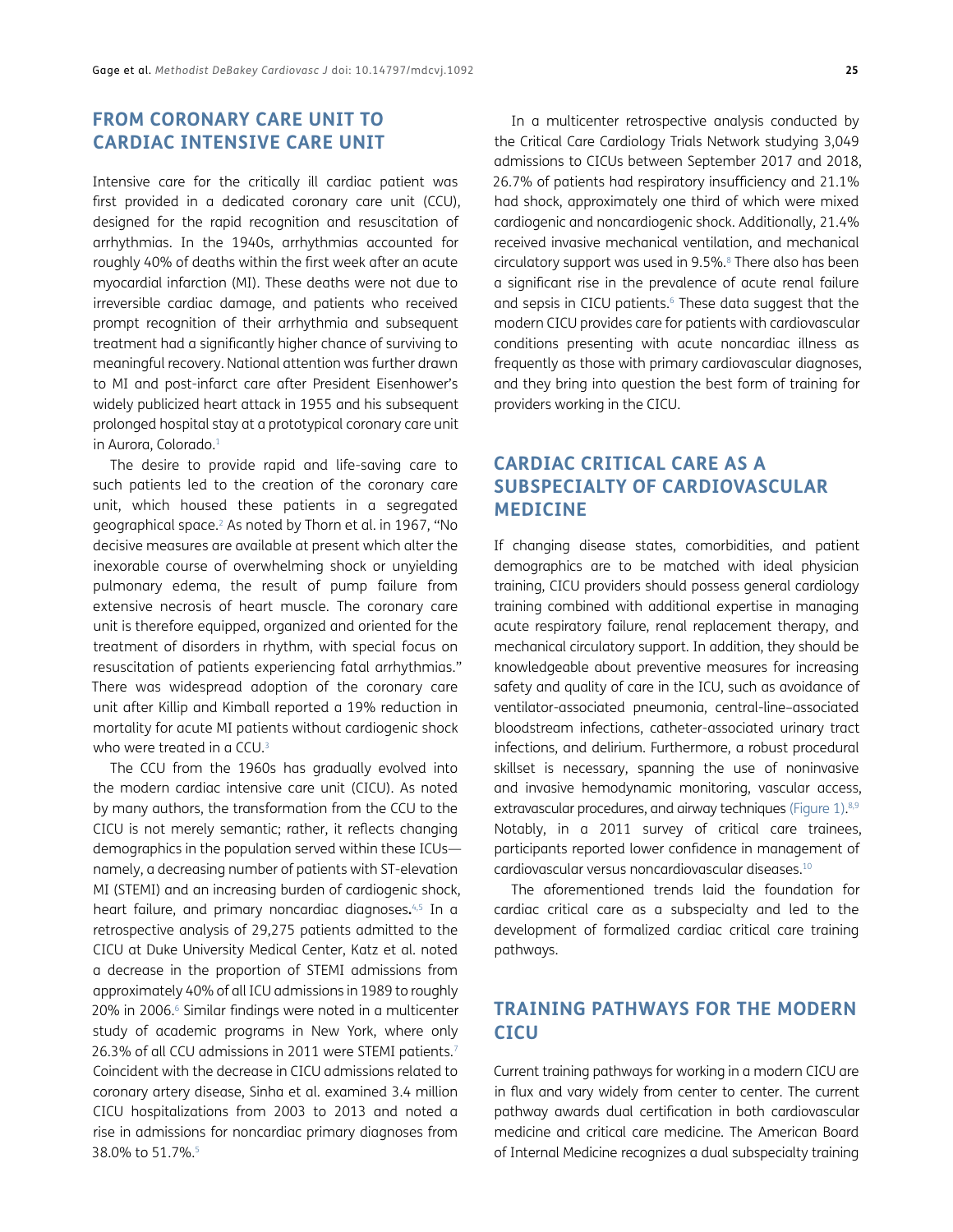|                                                | <b>CARDIAC CRITICAL CARE</b>                                           |                                           |
|------------------------------------------------|------------------------------------------------------------------------|-------------------------------------------|
|                                                | <b>Vascular Access</b>                                                 |                                           |
| <b>CRITICAL CARE</b>                           | Sedation Management                                                    | <b>CARDIOLOGY</b>                         |
|                                                | <b>Vasoactive Medication Therapy</b>                                   | Transthoracic                             |
| Thoracentesis                                  | Point-of-Care Ultrasound                                               | Echocardiography                          |
| <b>Bronchoscopy</b>                            | Pulmonary Artery Catheter Management                                   | Transesophageal                           |
| Paracentesis                                   | Post-Operative and Post-Percutaneous<br><b>Intervention Management</b> | Echocardiography                          |
| <b>Endotracheal Intubation</b>                 | <b>Transvenous Pacemaker Placement</b>                                 | <b>Invasive Hemodynamic</b><br>Assessment |
| <b>Chest Tube Placement</b>                    | Non-invasive and Invasive Ventilation                                  | Pacemaker Interrogation                   |
| and Management                                 | <b>Acute Coronary Syndromes</b>                                        | <b>Coronary Angiography</b>               |
| Esophageal-Gastric<br><b>Balloon Placement</b> | Electrocardiogram Interpretation                                       | Interpretation                            |
| Comprehensive Point-of-                        | <b>Advanced Decompensated Heart Failure</b>                            | <b>Ischemic Heart Disease</b>             |
| Care Ultrasound*                               | End-of-Life Counseling/Palliative Care                                 | Management                                |
| Antibiotic Therapy and                         | <b>Mechanical Circulatory Support</b>                                  | <b>Valvular Disease</b><br>Management     |
| Stewardship                                    | Arrhythmia Monitoring and Therapies                                    | <b>Heart Failure</b>                      |
| <b>Nutritional Support</b>                     | <b>Cardiac Arrest Management</b>                                       | Management                                |
|                                                | <b>Renal Replacement Therapies</b>                                     |                                           |
|                                                | <b>Pericardiocentesis</b>                                              |                                           |
|                                                |                                                                        |                                           |
|                                                |                                                                        |                                           |

<span id="page-2-0"></span>Figure 1 Knowledge and skills for critical care, general cardiology, and cardiac critical care.<sup>9</sup> Reprinted with permission from Elsevier, Inc. \*Lung, abdominal, lower extremity venous ultrasound.

pathway consisting of 4 years of fellowship with a minimum of 30 months of clinical training, 6 months of which must be completed in medical critical care units within a critical care training program accredited by the Accreditation Council for Medical Graduate Education (ACGME).<sup>11</sup> In practice, trainees complete 1 year of critical care medicine through an ACGME-accredited fellowship before or after completion of a 3-year cardiovascular medicine fellowship. This training program builds on the usual cardiovascular medicine skillset with the addition of competencies in airway management, endotracheal intubation, ventilator management, noninvasive ventilation, insertion and management of chest tubes, intravascular procedures, renal replacement therapy, bronchoscopy, nutrition support, and delirium management. Although multiple adaptations to this training pathway have been proposed, none has been adopted by governing bodies or the American Board of Internal Medicine.<sup>[12-](#page-4-12)[14](#page-4-13)</sup>

Several variations on this pathway have been pursued by individual cardiac intensivists nationally. Some have elected to pursue a second year of dedicated critical care, allowing more time to hone their airway, bronchoscopy, and pleural skillsets, while others have coupled a dedicated year with a separate year of subspecialty cardiology training such as interventional cardiology, dedicated echocardiography/ imaging training, or advanced heart failure and transplant cardiology. Although this does offer the potential for synergy between the critical care and subspecialty skillsets, it also confers the significant opportunity cost of another year of training, as alluded to recently by Carnicelli and colleagues[.12](#page-4-12)

There is currently a limited workforce of physicians trained in both cardiovascular disease and critical care,<sup>15</sup> which limits the expansion of such a staffing model into smaller, community-based hospitals; however, it is likely the appropriate operations model for large tertiary and quaternary care centers. Ultimately, these constraints have led to a hub-and-spoke model for CICUs similar to that developed for cardiogenic shock or high-risk percutaneous coronary intervention, where a hub institution with a trained cardiac intensivist provides a higher level of care for a regional network of hospitals. Such designated Level 1 CICUs are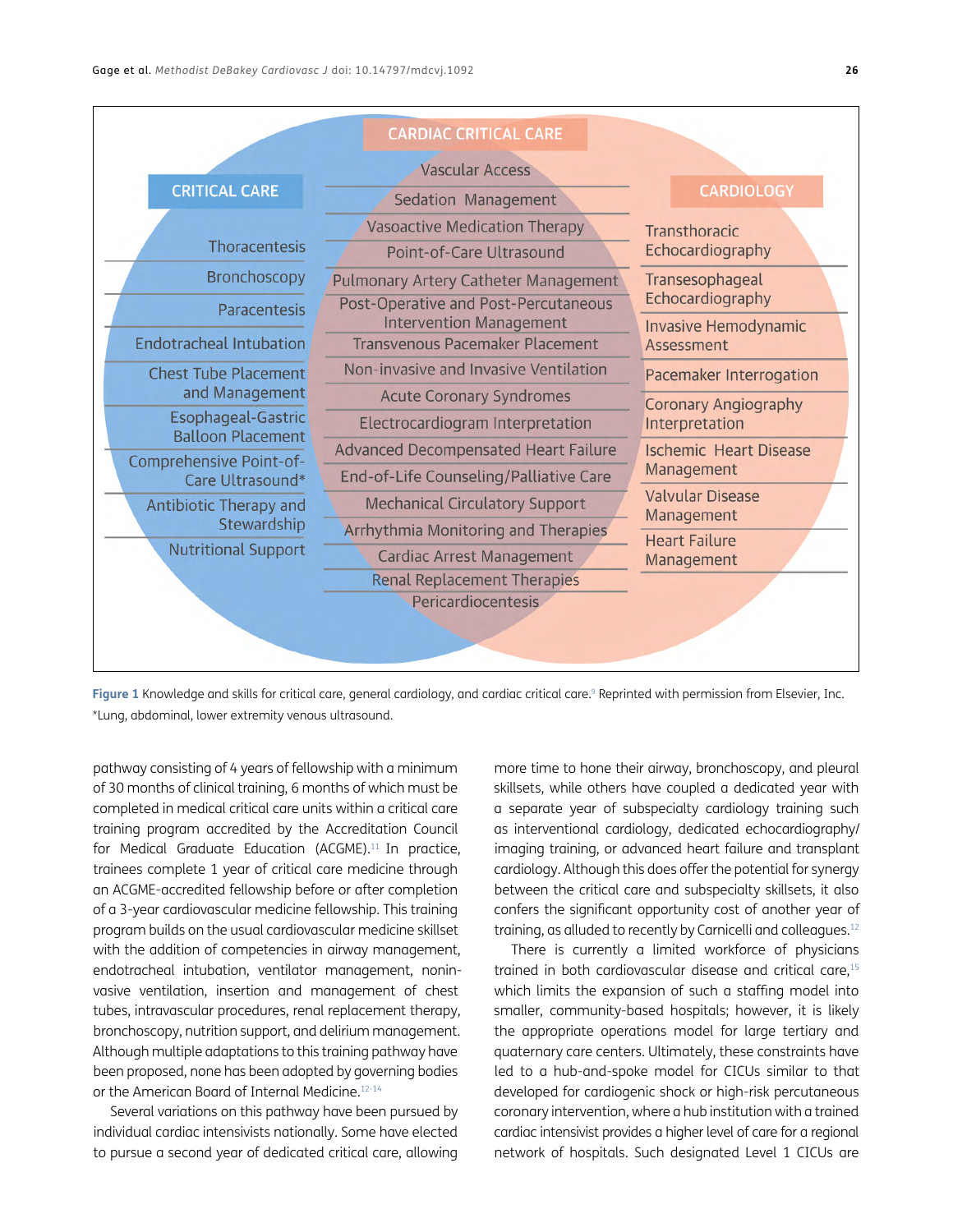best equipped with cardiac intensivist leadership and input and can provide a wide range of therapies, including but not limited to temporary mechanical circulatory support, invasive mechanical ventilation, and cardiothoracic surgery or interventional procedural services.<sup>[13](#page-4-15)</sup>

# **CARDIAC CRITICAL CARE IMPROVES OUTCOMES**

Since the 1990s, data consistently demonstrate superior clinical outcomes in closed ICUs and in units where patient care is provided by a dedicated critical care provider.<sup>16,[17](#page-5-1)</sup> In a meta-analysis of 13 studies, a dedicated intensivist was associated with a 39% lower ICU mortality rate (RR 0.61; 95% CI, 0.50-0.75) and 29% lower hospital mortality (RR 0.71; 95% CI, 0.62-0.82) as well as reduced ICU and hospital length of stay.[16](#page-5-0) In a 2012 Scientific Statement on the Evolution of Critical Care Cardiology, the writing group found "the evidence supports a closed structure with staffing by dedicated cardiac intensivists as a preferred approach for the advanced CICU."[13](#page-4-15)

Until recently, data supporting improvement in clinical outcomes for closed ICUs and for ICUs with dedicated critical care providers existed only for general medical and surgical ICUs. However, in 2016, Na et al. demonstrated that the presence of a dedicated cardiac intensivist was associated with a reduction in CICU and in-hospital mortality rates in patients with cardiovascular disease who required critical care[.18](#page-5-2) Subsequently, in a single-center, retrospective study of nearly 4,000 admissions to Yale New Haven Medical Hospital, there was an association between lower in-hospital and CICU mortality after their ICU was transitioned to a closed CICU[.19](#page-5-3) This data informs the discussion of an ideal organizational structure for the CICU and lends support to the need for CICUs staffed by trained cardiac intensivists.

Improvements in outcomes seen in the setting of a closed ICU and/or dedicated intensivist are likely multifactorial. It is postulated that this may be due to increased use of evidence-based protocols,<sup>20</sup> rapid recognition of lifethreatening conditions, attention to patient safety, full attention and presence of an ICU physician, $21$  and/or reduced healthcare-associated infections.[22](#page-5-6)

## **RESEARCH IN THE CARDIAC ICU**

Although the adult critical care medicine setting has led to landmark clinical trial data, large prospective clinical

trials focused on cardiac critical care patients—in the backdrop of diseases such as acute respiratory distress syndrome (ARDS) and the ongoing COVID-19 pandemic have been lacking despite the desperate need for rigorous study to inform practice patterns and clinical guidelines. Cardiogenic shock, targeted temperature management for out-of-hospital cardiac arrest, ideal patient selection, and utilization of temporary mechanical circulatory support platforms are some additional areas where knowledge gaps persist. The changing landscape of modern cardiac intensive care offers exciting platforms and opportunities to leverage data and expertise across multiple networks in support of advancing science. To date, this has best been exemplified by the creation of a Critical Care Cardiology Trials Network (C3TN), a multicenter network initially comprised of 16 advanced tertiary CICUs in the United States.<sup>8</sup> Retrospective analyses from C3TN have examined contemporary insights of cardiogenic shock, $^{23}$  patterns of temporary mechanical circulatory support,<sup>[24](#page-5-8)</sup> and the comparative use of cardiogenic shock teams in cardiac ICUs[.25](#page-5-9) Prospective trials from networks such as C3TN, in addition to ongoing registry data from others such as the Cardiogenic Shock Working Group offer an exciting future for the study of critically ill cardiac intensive care patients. Combining this infrastructure with highly trained and motivated individuals with mutual backgrounds in critical care and cardiovascular medicine are key elements in advancing scientific knowledge.

# **THE FUTURE OF CARDIAC CRITICAL CARE**

Cardiac critical care is a field in maturation driven by changing demographics of the CICU population and the evolution of cardiovascular care, from peri-infarct care to the treatment of both acute and chronic cardiovascular conditions requiring advanced treatment modalities.

Cardiac critical care is a subspecialty born of the necessity not just to stabilize this patient population but to recognize and address the gaps in the way we provide acute cardiovascular care. As interventional cardiology, structural heart disease, electrophysiology, imaging, and advanced heart failure and transplantation cardiology continue to offer cutting-edge treatments that alter the natural history of acute and chronic cardiovascular diseases, cardiac critical care will continue to provide collaborative care within and among these disciplines to optimize and advance outcomes for critically ill patients with these complex cardiovascular diseases.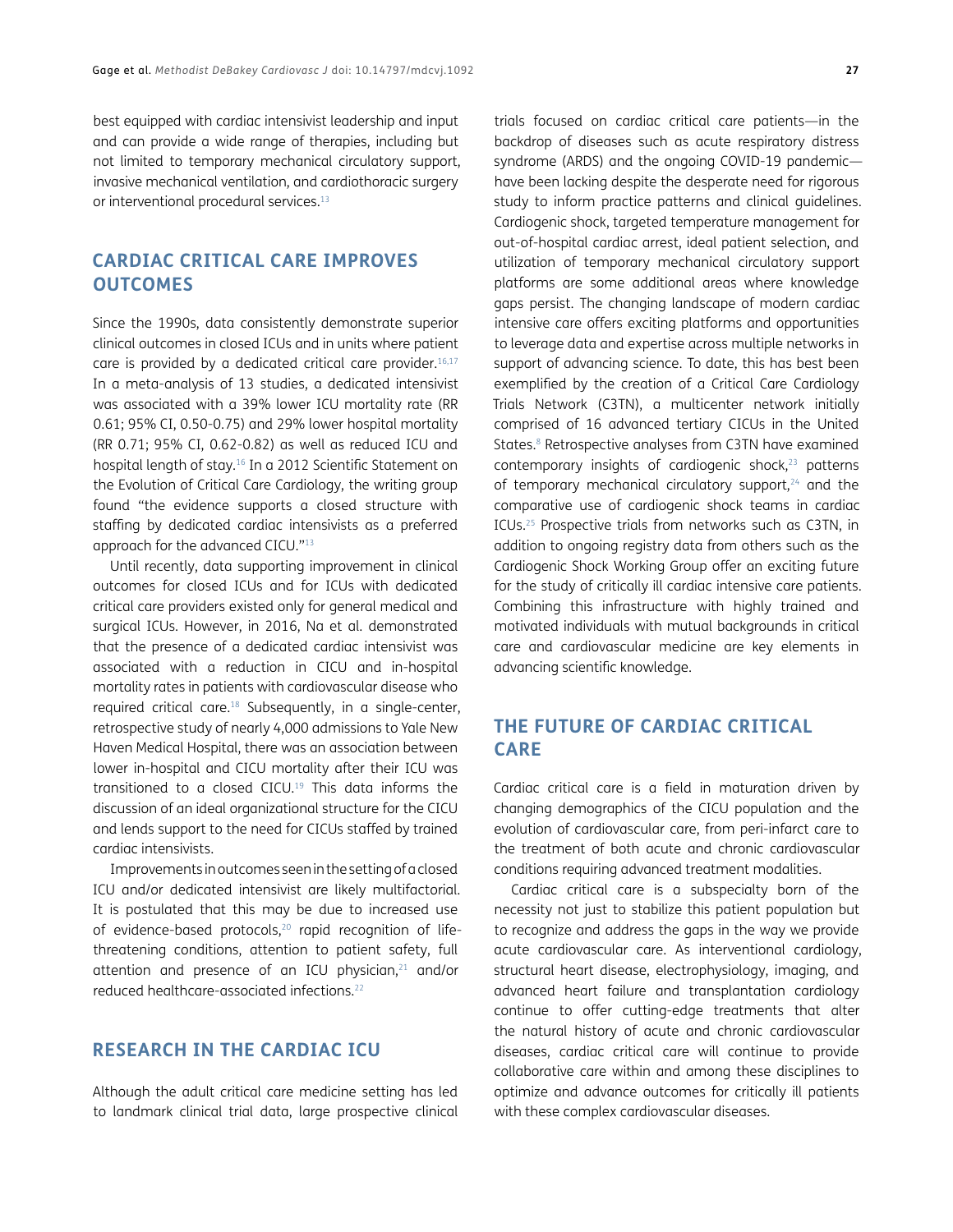# **KEY POINTS**

- **•**  Originally conceived as a post-myocardial infarction electrocardiographic monitoring unit, the cardiac intensive care unit (CICU) has dramatically evolved over the past several decades.
- The modern CICU patient is more acutely ill with more comorbidities than their counterpart from decades prior.
- Training the cardiac intensivist requires cardiovascular medicine training as well as additional competency in critical care medicine. While many programs have developed their own pathways to achieving this skillset, there is currently no consensus on the most appropriate way to educate cardiac critical care trainees.
- The future of cardiac critical care likely includes increased consensus in training models, expansion of the cardiac critical care workforce, increased accessibility of cardiac critical care to acutely ill cardiovascular patients, and the growth of acute cardiovascular care research.

## **COMPETING INTERESTS**

The authors have no competing interests to declare.

## <span id="page-4-0"></span>**AUTHOR AFFILIATIONS**

#### **Ann Gage, MD**

Centennial Medical Center, Nashville, Tennessee, US **Andrew Higgins, MD** [orcid.org/0000-0001-7328-2959](http://orcid.org/0000-0001-7328-2959) Cleveland Clinic, Cleveland, Ohio, US

**Ran Lee, MD D** [orcid.org/0000-0001-9869-1839](https:orcid.org/0000-0001-9869-1839) Cleveland Clinic, Cleveland, Ohio, US

## **REFERENCES**

- <span id="page-4-1"></span>1. **Messerli FH, Messerli AW, Lüscher TF.** Eisenhower's Billion-Dollar Heart Attack — 50 Years Later. N Engl J Med. 2005 Sep 22;353(12):1205-7. doi: [10.1056/NEJMp058162](https://doi.org/10.1056/NEJMp058162)
- <span id="page-4-2"></span>2. **Lown B, Fakhro AM, Hood WB Jr, Thorn GW.** The Coronary Care Unit: New Perspectives and Directions. JAMA. 1967 Jan 16;199(3):188-98. PMID: 6071172. doi: [10.1001/](https://doi.org/10.1001/jama.199.3.188) [jama.199.3.188](https://doi.org/10.1001/jama.199.3.188)
- <span id="page-4-3"></span>3. **Killip T 3rd, Kimball JT.** Treatment of myocardial infarction in a coronary care unit. Am J Cardiol. 1967 Oct;20(4):457-64. doi: [10.1016/0002-9149\(67\)90023-9](https://doi.org/10.1016/0002-9149(67)90023-9)
- <span id="page-4-4"></span>4. **Morrow DA.** Trends in Cardiac Critical Care: Reshaping the Cardiac Intensive Care Unit. Circ Cardiovasc Qual

Outcomes. 2017 Aug 9;10(8): e004010/ doi: [10.1161/](https://doi.org/10.1161/CIRCOUTCOMES.117.004010) [CIRCOUTCOMES.117.004010](https://doi.org/10.1161/CIRCOUTCOMES.117.004010)

- <span id="page-4-5"></span>5. **Sinha SS, Sjoding MW, Sukul D,** et al. Changes in Primary Noncardiac Diagnoses Over Time Among Elderly Cardiac Intensive Care Unit Patients in the United States. Circ Cardiovasc Qual Outcomes. 2017 Aug;10(8):e003616. doi: [10.1161/CIRCOUTCOMES.117.003616](https://doi.org/10.1161/CIRCOUTCOMES.117.003616)
- <span id="page-4-6"></span>6. **Katz JN, Shah BR, Volz EM,** et al. Evolution of the coronary care unit: clinical characteristics and temporal trends in healthcare delivery and outcomes. Crit Care Med. 2010 Feb;38(2):375-81. doi: [10.1097/CCM.0b013e3181cb0a63](https://doi.org/10.1097/CCM.0b013e3181cb0a63)
- <span id="page-4-7"></span>7. **Ratcliffe JA, Wilson E, Islam S,** et al. Mortality in the coronary care unit. Coron Artery Dis. 2014 Jan;25(1):60-5. doi: [10.1097/MCA.0000000000000043](https://doi.org/10.1097/MCA.0000000000000043)
- <span id="page-4-8"></span>8. **Bohula EA, Katz JN, van Diepen S,** et al. Demographics, Care Patterns, and Outcomes of Patients Admitted to Cardiac Intensive Care Units: The Critical Care Cardiology Trials Network Prospective North American Multicenter Registry of Cardiac Critical Illness. JAMA Cardiol. 2019 Sep 1;4(9):928- 935. doi: [10.1001/jamacardio.2019.2467](https://doi.org/10.1001/jamacardio.2019.2467)
- <span id="page-4-9"></span>9. **Miller PE, Kenigsberg BB, Wiley BM.** Cardiac Critical Care: Training Pathways and Transition to Early Career. J Am Coll Cardiol. 2019 Apr;73(13):1726-1730. doi: [10.1016/j.](https://doi.org/10.1016/j.jacc.2019.03.004) [jacc.2019.03.004](https://doi.org/10.1016/j.jacc.2019.03.004)
- <span id="page-4-10"></span>10. **Hill T, Means G, van Diepen S, Paul T, Katz JN.**  Cardiovascular Critical Care: A Perceived Deficiency Among U.S. Trainees. Crit Care Med. 2015 Sep;43(9):1853-8. doi: [10.1097/CCM.0000000000001074](https://doi.org/10.1097/CCM.0000000000001074)
- <span id="page-4-11"></span>11. [ABIM.org](http://ABIM.org) [Internet]. Philadelphia, PA: American Board of Internal Medicine; c2022. Critical Care Medicine Policies; 2021 [cited 2022 May 3]. Available from: [https://www.abim.org/](https://www.abim.org/certification/policies/internal-medicine-subspecialty-policies/critical-care-medicine/ ) [certification/policies/internal-medicine-subspecialty-policies/](https://www.abim.org/certification/policies/internal-medicine-subspecialty-policies/critical-care-medicine/ ) [critical-care-medicine/](https://www.abim.org/certification/policies/internal-medicine-subspecialty-policies/critical-care-medicine/ )
- <span id="page-4-12"></span>12. **Carnicelli AP, Blumer V, Genovese L,** et al. The Road Not Yet Traveled: Distinction in Critical Care Cardiology through the Advanced Heart Failure and Transplant Cardiology Training Pathway. J Card Fail. 2022 Feb;28(2):339-342. doi: [10.1016/j.](https://doi.org/10.1016/j.cardfail.2021.07.014) [cardfail.2021.07.014](https://doi.org/10.1016/j.cardfail.2021.07.014)
- <span id="page-4-15"></span>13. **Morrow DA, Fang JC, Fintel DJ,** et al. Evolution of critical care cardiology: transformation of the cardiovascular intensive care unit and the emerging need for new medical staffing and training models: a scientific statement from the American Heart Association. Circulation. 2012 Sep 11;126(11):1408-28. doi: [10.1161/](https://doi.org/10.1161/CIR.0b013e31826890b0) [CIR.0b013e31826890b0](https://doi.org/10.1161/CIR.0b013e31826890b0)
- <span id="page-4-13"></span>14. **Il'Giovine ZJ, Menon V.** The Intersection of Heart Failure and Critical Care: The Contemporary Cardiac Intensive Care Unit and the Opportunity for a Unique Training Pathway. J Card Fail. 2021 Oct;27(10):1152-1155. doi: [10.1016/j.](https://doi.org/10.1016/j.cardfail.2021.03.014) [cardfail.2021.03.014](https://doi.org/10.1016/j.cardfail.2021.03.014)
- <span id="page-4-14"></span>15. [ACC.org](https://acc.org/) [Internet]. Washington, DC: American College of Cardiology Foundation; c2022. Solomon MA, Rosewell RO.